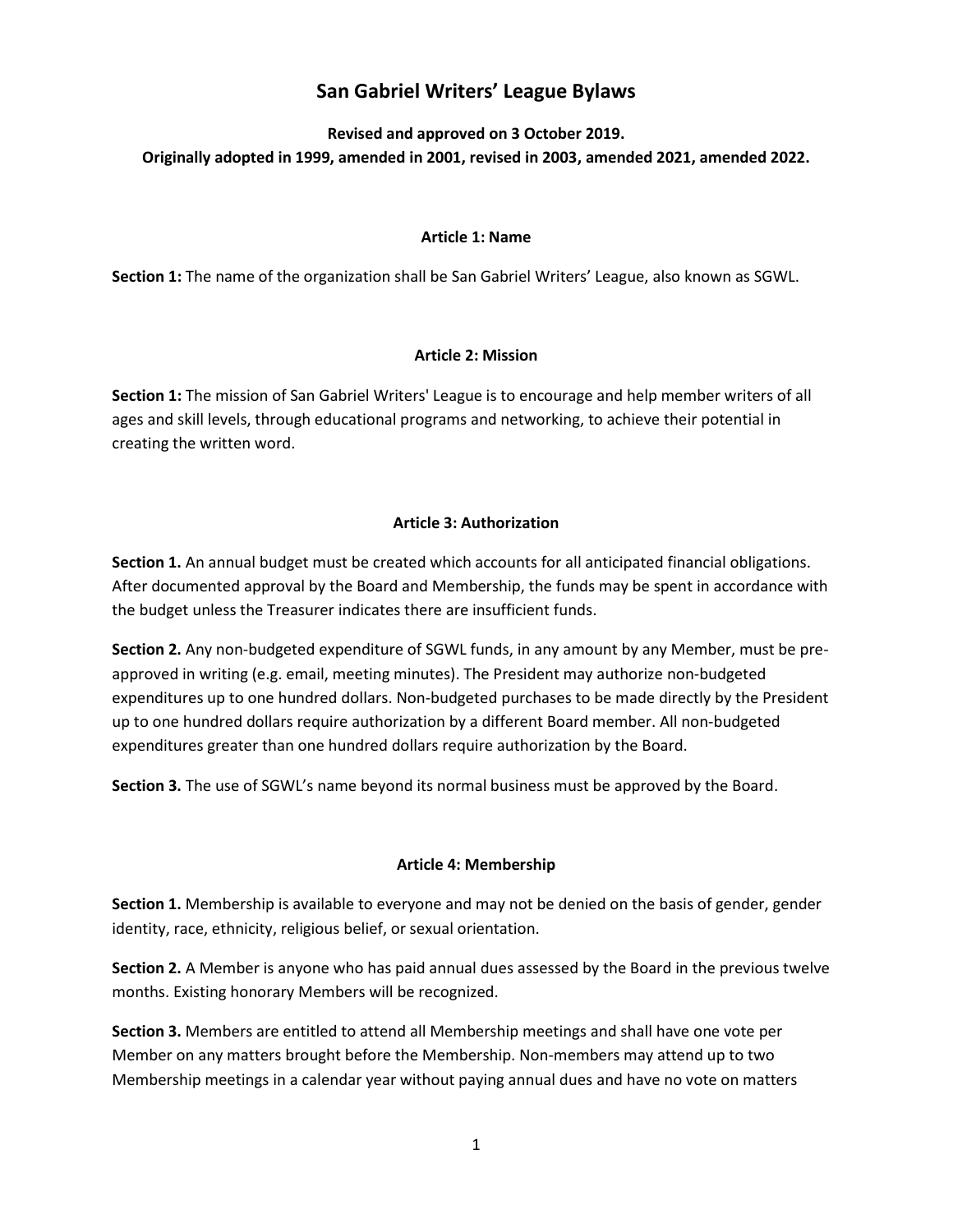before the Membership. Members are also entitled to additional benefits defined by the Board; nonmembers are not.

**Section 4.** The amount of the annual dues shall be established in conjunction with preparation of the annual budget. Full payment is required at the time of joining or renewing. All memberships are based on the calendar year, January  $1<sup>st</sup>$  – December 31st. At the end of each calendar year, Members will be given a thirty-day grace period to renew before membership ceases and benefits stop.

**Section 5.** The Board determines what information will be collected from Members and non-members and how it will be used. This information will only be used for SGWL business and will never be shared outside SGWL.

# **Article 5: Board of Officers**

**Section 1.** The affairs of SGWL shall be managed by a Board of Officers, also known as the Board. The Board shall establish policy, procedures, and operate SGWL in accordance with the Bylaws.

**Section 2.** The Board shall consist of four elected Officers, who must remain current in the payment of their dues throughout their tenure.

- **a.** The four Officers are President, Vice President, Secretary, and Treasurer. A Member may only hold one Office at a time. Officers are elected for one-year terms and may serve **a** maximum of two consecutive terms in a particular Office. If two or more years have passed, Members may serve in that Office again. Members may serve in different Offices consecutively.
- **b.** A simple majority of Officers constitutes a quorum at all Board meetings. All Board members have equal voting rights. A simple majority of the quorum is required to pass votes.
- **c.** If a qualified candidate for an office is not found and the incumbent is willing to serve another year, all requirements preventing the incumbent from being re-elected are rescinded for that office for one year.
- **d.** If a qualified candidate for an office is not found and the incumbent is not available to continue in the position, all requirements preventing past incumbents from being elected are rescinded for the office for one year.
- **e**. If a qualified candidate for an office is still not found, the Board may, by majority vote, reassign the duties of the vacant office to, or distribute them among, current or incoming Board members until new Board members are elected the following year.

**Section 3.** Elections shall be held at the regular November meeting, at which additional nominations may be made from the floor. Elections will occur by a simple majority vote of Members present and voting. Non-members are not eligible to vote. The term for all Offices begins on January 1 and ends December 31, following the election.

**Section 4.** A member of the Board may resign by written notice to the President. The President may resign by written notice to the Vice President. The Board has the power to declare any Office vacant if its holder fails to perform the duties specified in the Bylaws or assigned by the Board. The Board will decide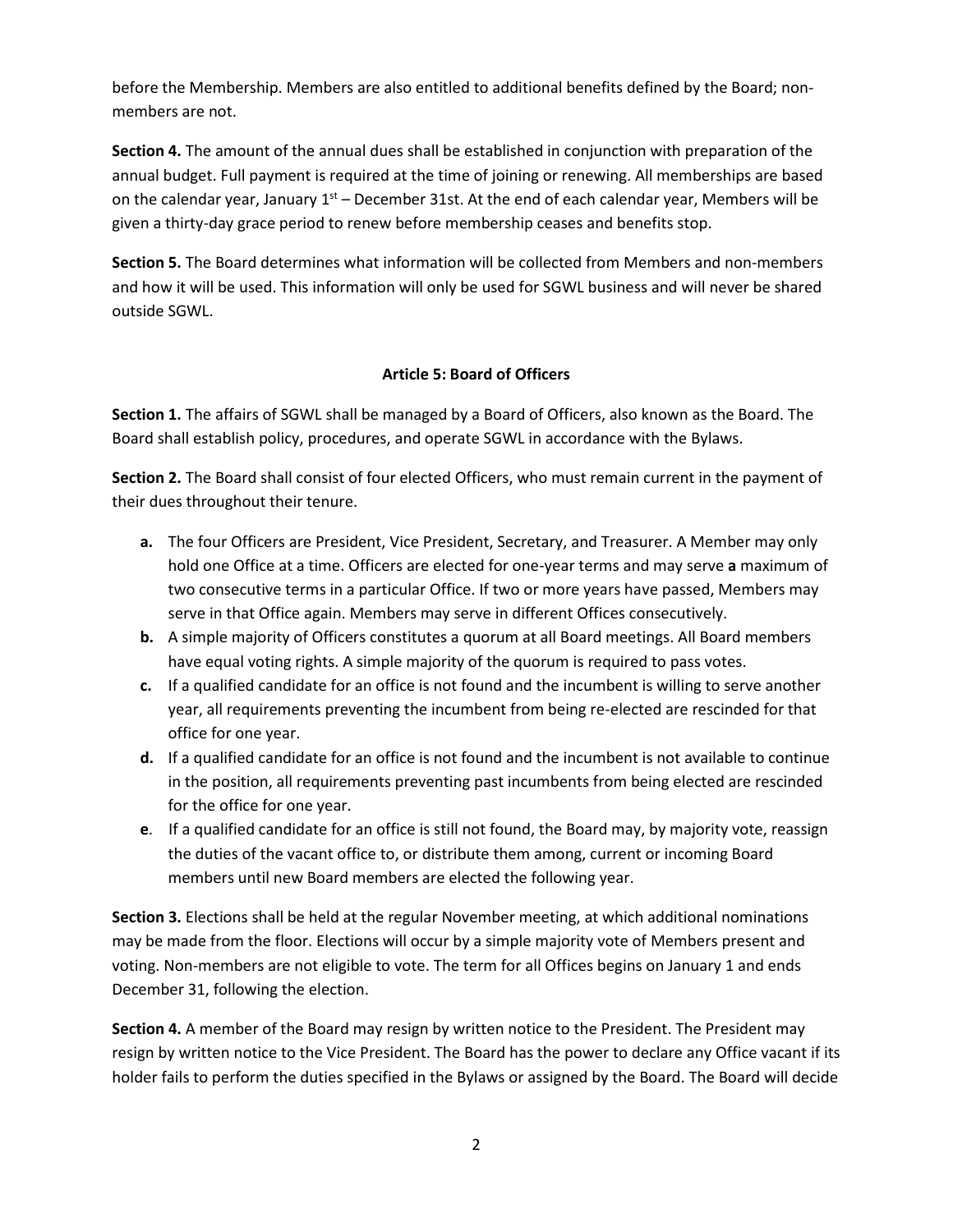how a vacated Office will be filled, either through a prompt election at a Board meeting or at a Membership meeting.

**Section 5.** Any Officer may be subjected to a recall vote by Members for any reason. To request a recall vote, a Member must present to the President a written reason for the request, signed by at least 10% of the Members. The Board will investigate the reason for the recall, then facilitate a discussion and vote at a regular Membership meeting, after providing email notice of the pending vote. The Officer(s) subject to recall will have an opportunity to publicly address the concern to the Membership prior to a recall vote.

# **Article 6: Meetings**

**Section 1.** Monthly Membership meetings shall be held at a time and place determined by the Board and communicated to the SGWL community. The Board shall determine the agenda. Members may suggest topics to the President at any time.

**Section 2:** The number of Members present at a Membership meeting constitutes a quorum. A simple majority of the quorum is required to pass votes.

**Section 3.** Periodic Board meetings shall be held at a time and place determined by the Board. The Board shall determine its agenda.

**Section 4.** Board and Membership meetings will use parliamentary procedures as documented in Robert's Rules of Order.

**Section 5.** Any Member may cast any vote by written proxy. The proxy must state the granting and receiving Members' names, the duration of the proxy, and be signed and dated by the granting Member. An email from the granting Member with the same information, minus the signature, is also acceptable. The proxy must be presented to the President prior to the vote where the proxy will be used or emailed to the President at least 24 hours prior to a vote.

**Section 6.** Any Member may call for a secret ballot for any vote. Otherwise, voting will be done publicly.

# **Article 7: Duties of Officers**

**Section 1:** All Officers must maintain a detailed job description of their duties and processes, and train incoming Officers replacing them.

**Section 2:** Officers must maintain their records for the previous three full calendar years and pass these records on to their successors. Records beyond this statute of limitation may be purged except for those which must be kept permanently. Permanent records include the application for recognition of taxexempt status, the determination letter recognizing tax-exempt status, organizing documents (such as bylaws, with amendments and revisions), and board minutes. Permanent records must be kept by the President.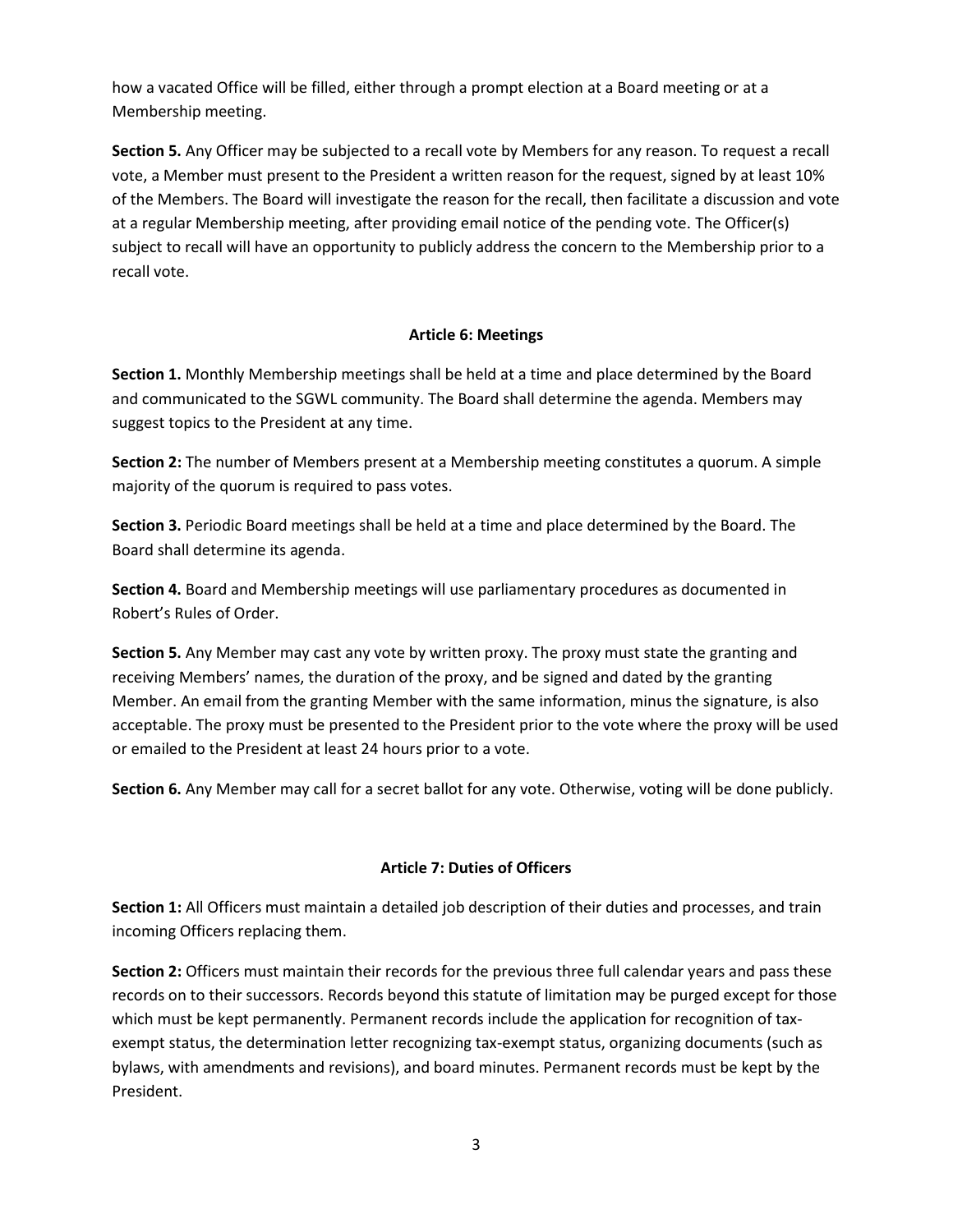**Section 3.** The President shall provide leadership and oversight for all League functions to assure the vitality of the organization, while seeking input from the Board. This includes, but is not limited to, the following.

- **a.** Arrange the date and location of all regular Membership and Board meetings.
- **b.** Establish the agenda and preside over all regular Membership and Board meetings.
- **c.** Keep the SGWL community regularly informed about League activities (e.g. via email, meetings).
- **d.** Appoint and organize committees or coordinators for special events/activities.
- **e.** Identify a slate of willing Officer nominees for annual elections or appoint a nominating committee.
- **f.** Provide written approval for expenditures per Article 3, Section 2.
- **g.** Use the same authority as the Treasurer to execute financial transactions in the Treasurer's absence or inability to act.
- **h.** Organize and lead an annual audit of financial records per Article 8, Section 4.

**Section 4.** The Vice President shall carry out the duties of the President in the President's absence or inability to act. In addition, the Vice President is responsible for the following.

- **a.** Define program topics and find speakers for monthly Membership meetings, while seeking input from the Board.
- **b.** Provide timely, detailed program information for others' use in SGWL communication channels (e.g. website).
- **c.** Submit information to the appropriate media for the promotion of League and/or Member activities.
- **d.** Participate in an annual audit of financial records, as needed, per Article 8, Section 4.
- **e.** Perform other duties as requested by the President.

**Section 5.** The Secretary shall create and maintain records of Membership and Board meetings, plus maintain records of official correspondence. In addition, the Secretary is responsible for the following.

- **a.** Send a timely, welcoming email to first-time visitors with pertinent SGWL info.
- **b.** Maintain an historical file with newspaper articles and other materials to provide an organizational historical narrative.
- **c.** Perform other duties as requested by the President.

**Section 6.** The Treasurer is responsible for the timely collection and disbursement of all funds, the administration of all Board-approved financial accounts, and the creation and retention of all related documentation. In addition, the Treasurer is responsible for the following.

- **a.** Solicit annual budget inputs from Members and from the current Board in October, prepare and seek approval of a proposed annual budget from the Board in FebruaryNovember and from the Members in December. The Treasurer must advise the Board and/or Members if there are sufficient funds for non-budgeted requests which may arise during the year.
- **b.** Prepare and submit a comprehensive monthly report to the Board showing all financial transactions for all accounts in the prior month. The Treasurer shall also prepare and verbally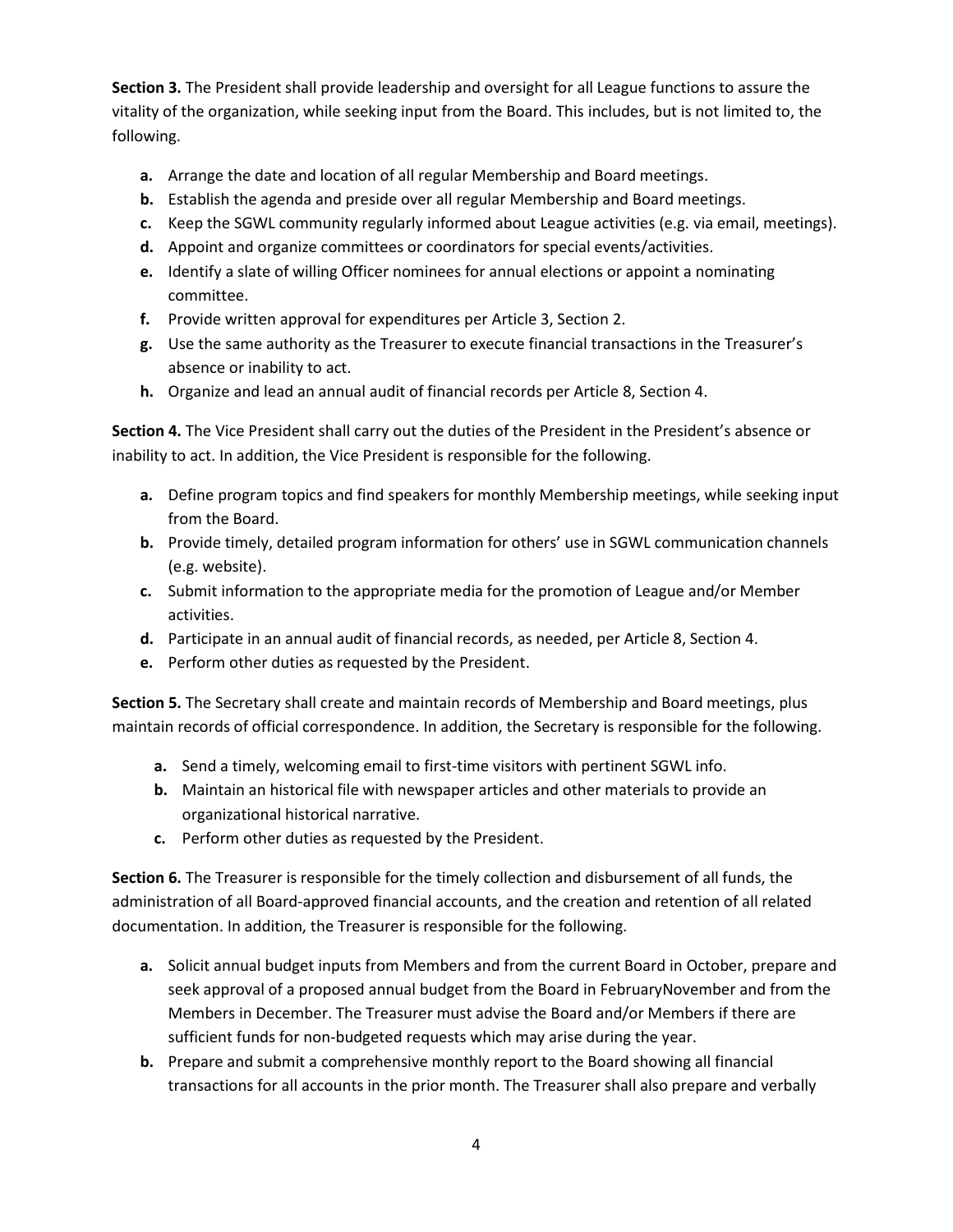submit a summary report at each Membership meeting and provide a printed summary or comprehensive report to Members upon request.

- **c.** Retain records of every financial transaction so they may be efficiently and effectively audited.
- **d.** Participate in an annual audit of financial records per Article 8, Section 4.
- **e.** Prepare and submit tax forms as required by law (e.g. 990-N).
- **f.** Provide access for the President and Vice President to the current procedures, user IDs, and passwords, so that SGWL financial business can be effectively conducted in the Treasurer's absence or inability to act.
- **g.** Retain a copy of expenditures' pre-approvals made by the President or other Board members.
- **h.** Create and maintain a secure record of Members and non-members and make it available for SGWL business.
- **i.** Perform other duties as requested by the President.

#### **Article 8: Organization**

**Section 1:** San Gabriel Writers' League shall be organized as and remain a 501(c)(3) organization.

**Section 2.** The SGWL fiscal and budgetary years shall be January 1 to December 31, aligning with filing the 990-N tax form.

**Section 3:** Committees or coordinators appointed by the President may be invited to attend Board meetings but will not have voting rights.

**Section 4:** Following the election of Officers in November, an audit committee shall be formed to examine the current Treasurer's documentation of the past twelve months. The goal is to verify that the recordkeeping aligns with the bank balance and no improprieties have occurred.

- a. The audit committee shall consist of the newly-elected Treasurer, the current Treasurer, the current President, and two non-Board members appointed by the current President. The current Treasurer has no voting rights within this audit committee. The current President shall oversee all aspects of the audit. In the event the current Treasurer is reelected to a new term, the current Treasurer still has no vote, and the Vice President shall serve on the audit committee as a voting member in lieu of a newly-elected Treasurer.
- b. The audit committee will craft a written report of its findings and recommendations and submit it to the Board by December 1. They will also submit a verbal report at the January Membership meeting. The Board shall make the written report available to the Members upon request.

# **Article 9: Bylaws Changes**

**Section 1:** Any Member may propose a change to the Bylaws at any time by submitting it to the President in writing. Proposed changes shall be evaluated by the Board to assure they don't conflict with other provisions of the Bylaws. The Board may redraft proposed changes for clarity or to eliminate conflicts.